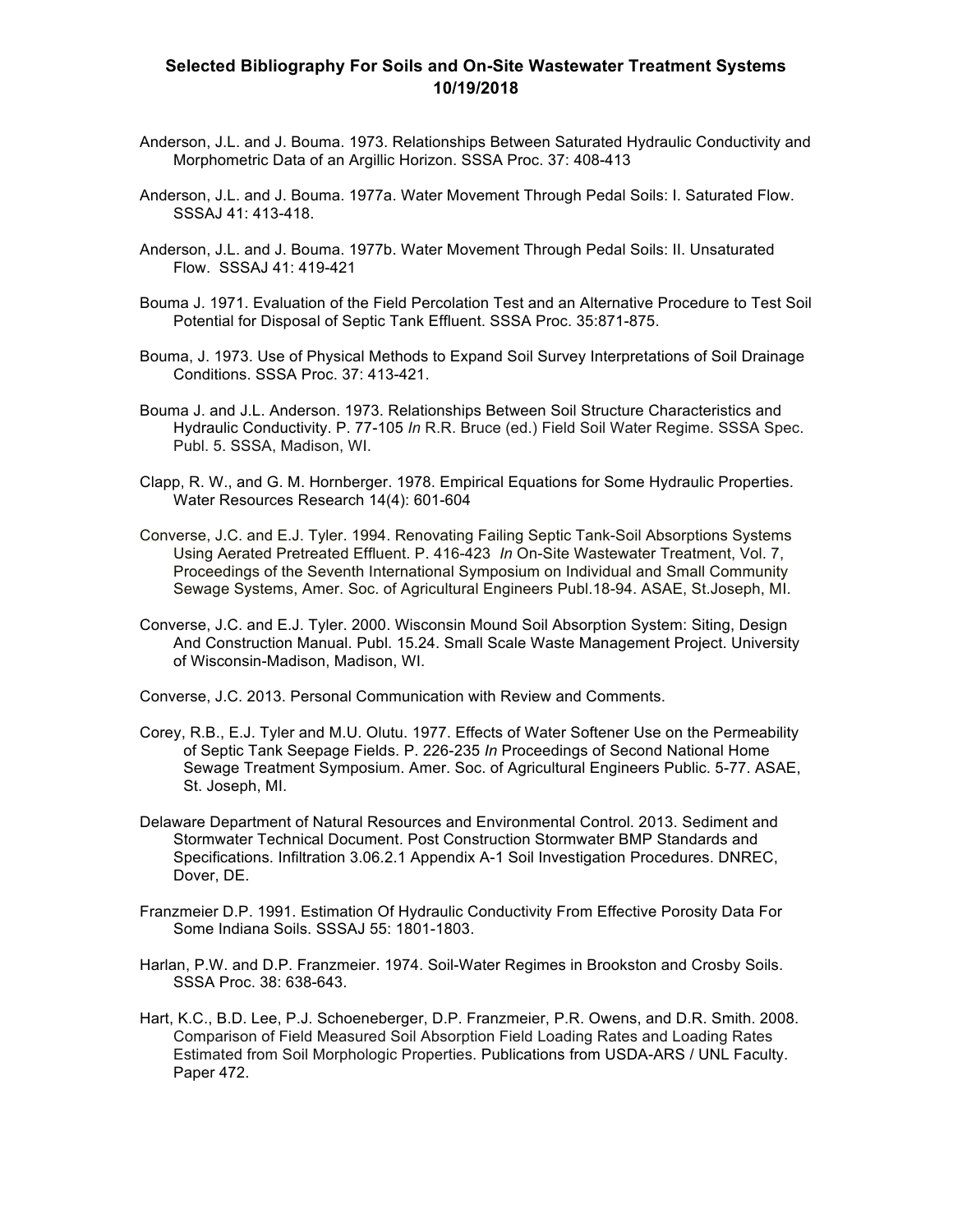- King, J. J., and D. P. Franzmeier. 1981. Estimation of Saturated Hydraulic Conductivity from Soil Morphological and Genetic Information. SSSAJ 45:1153-1156.
- Linn, H.S., K. J. McInnes, L. P. Wilding, and C. T. Hallmark. 1999. Effects of Soil Morphology on Hydraulic Properties I. Quantification of Soil Morphology. SSSAJ 63:948-954.
- Maryland Department of the Environment. 2001, 2009. Maryland Stormwater Design Manual. Infiltration Structure Design, Appendix D.13. MDE, Baltimore, MD.
- Mason D.D., J.F. Lurz and R.G. Petersen. 1957. Hydraulic Conductivity as Related to Certain Soil Properties in a Number of Great Soil Groups—Sampling Errors Involved. SSSA Proc. 21: 554-560.
- McKeague, J.A., C. Wang, and G.C. Topp. 1982. Estimated Saturated Hydraulic Conductivity from Soil Morphology. SSSAJ 46:1239–1244.
- O'Neal A.M. 1952. A Key for Evaluating Soil Permeability by Means of Certain Field Clues. SSSA Proc. 16:312-315.
- Rawls, W.J., D.L. Brakensiek, K.E. Saxton. 1982. Estimation of Soil Water Properties. Transactions ASAE 25(5):1316-1320, 1328.
- Rawls, W.J., D.L. Brakensiek, and S.D. Logsdon. 1993a. Predicting Saturated Hydraulic Conductivity Utilizing Fractal Principles. SSSAJ. 57:1193–1197.
- Rawls, W. J., D. Gimenez, R. Grossman. 1998. Use Of Soil Texture, Bulk Density, And Slope Of The Water Retention Curve To Predict Saturated Hydraulic Conductivity. Trans. ASAE 41(4) 983-988.
- Rhode Island Department of Environmental Management and Coastal Resources Management Council. 2010. Rhode Island Stormwater Design and Installation Standards Manual. Stormwater Infiltration Practices. Chap. 5.3.4. Appendix H.1.3. RIDEM and RICRMC, Providence, RI.
- Siegrist, R.L. 1987. Hydraulic Loading Rates for Soil Absorption Systems Based on Wastewater Quality. P. 232-241 *In* On-site Wastewater Treatment. Proc. of the 6th National Symposium Individual and Small Community Sewage Systems. ASAE, St. Joseph, MI.
- Soil Survey Staff. 1993. Saturated Hydraulic Conductivity and Guidelines for Ksat Class Placement. Chapter 3. *In* Soil Survey Manual. Handbook 18. USDA, NRCS. Lincoln, NE.
- Soil Survey Staff. 2004. Saturated Hydraulic Conductivity: Water Movement Concepts and Class History. Soil Survey Technical Note 6. USDA, NRCS, Lincoln, NE.
- Soil Survey Staff. 2013. Saturated Hydraulic Conductivity, Part 618.53 and Guide for Estimating Ksat from Soil Properties, Exhibit 618.88. *In* National Soil Survey Handbook, Title 430-IV. USDA, NRCS, Lincoln, NE.
- Stauffer, R.S. 1938. Infiltration Capacity of Some Illinois Soils. Journ. Amer. Soc. Agron. 30:493- 500.
- Taylor, C., J. Yahner, and D. Jones. 1997. An Evaluation of On-site Technology in Indiana: A Report to the Indiana State Department of Health. Purdue University.